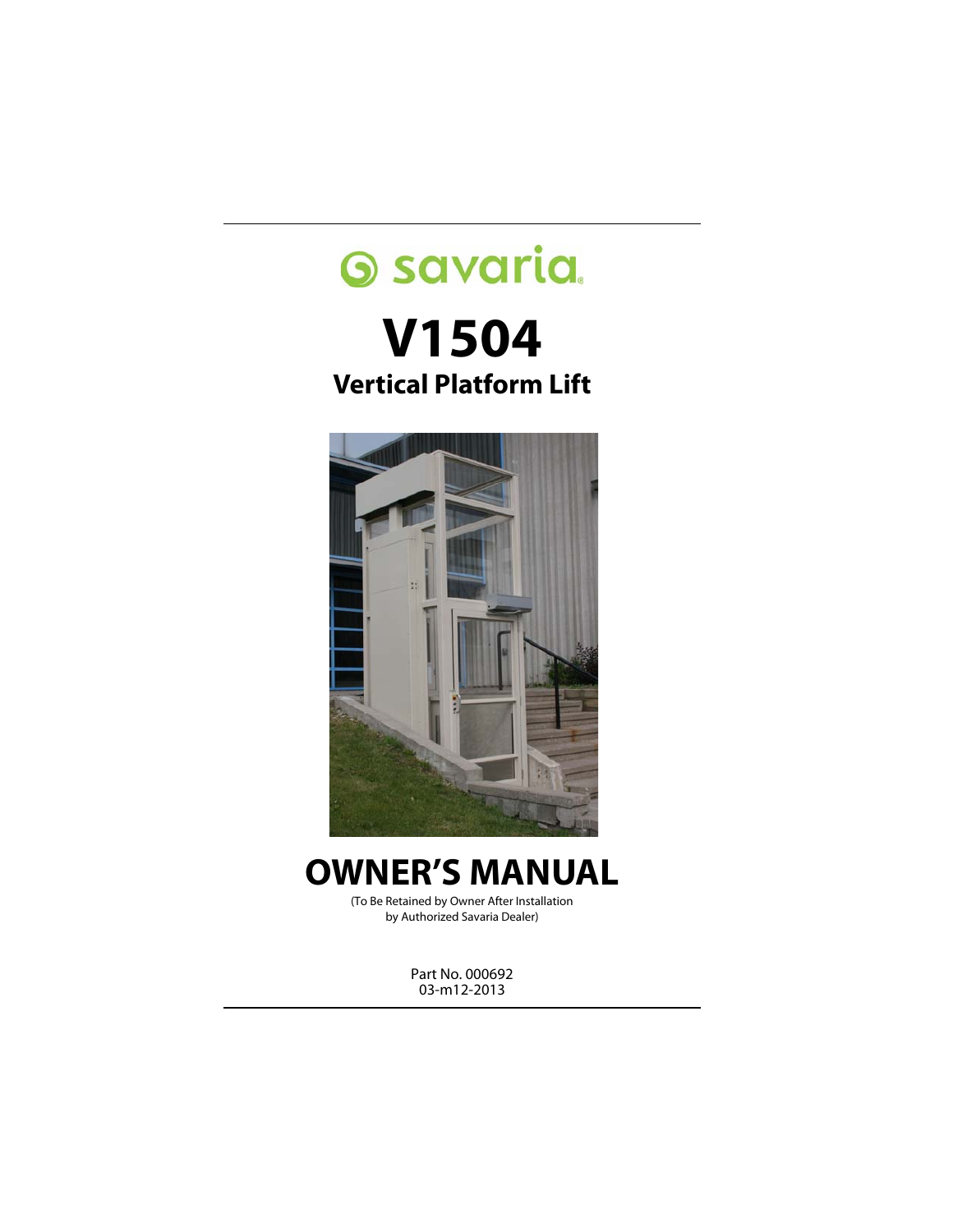#### **IMPORTANT**

Ensure that only an authorized Savaria Dealer installs and services the V1504 Vertical Platform Lift. Under no circumstances is anyone other than a dealer with Savaria training and authorization to install, adjust, service or modify any mechanical or electrical device on this equipment. Failure to follow this warning can result in safety system compromises or defeat; this can result in serious injury or death. Savaria accepts no liability for property damage, warranty claims or personal injury, including death, in this circumstance.

Passenger safety is the result of countless details in the equipment's design, manufacture, and installation. After installation, reliable operation and continual safe operation requires regular service and inspection at least twice per year, or more frequently where usage, environment, or local jurisdiction requires. As the Owner, you are responsible for ensuring that regular service and inspections occur in a timely manner.

Refer to this manual for specifications, operating instructions and maintenance of the V1504 Vertical Platform Lift.

Upon completion of installation, the dealer must provide you with the following information and ensure it is recorded in this manual. In addition, either the dealer or you must keep any service and/or maintenance records in the Maintenance Record section of this manual.

#### **WARRANTY**

Ensure your Savaria Dealer provides you with a copy of the manufacturer's limited parts warranty and documentation relating to any Dealer labour warranty.

-------------------------------------------------------------------------------------------------

#### **FOR OWNER'S RECORDS**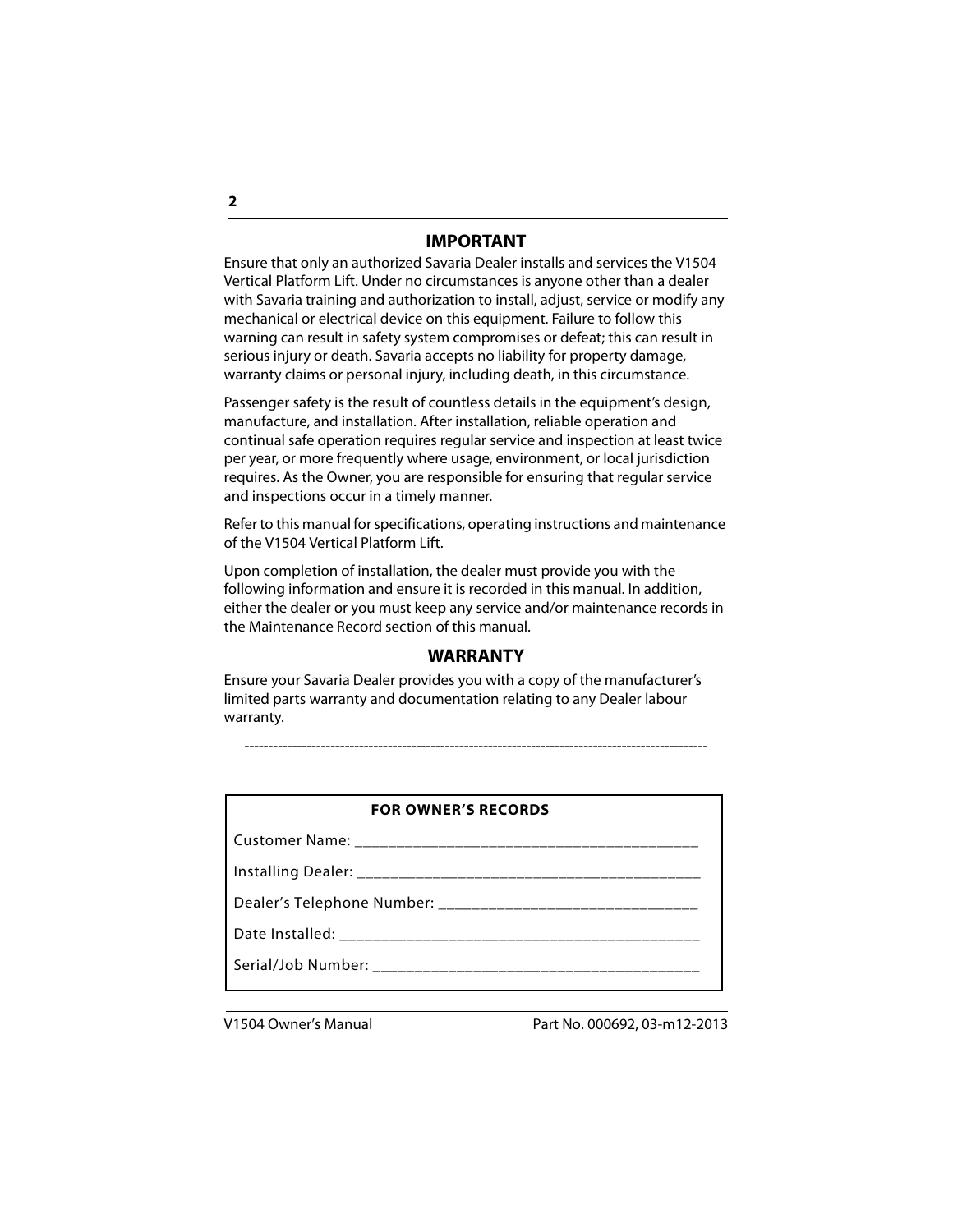#### **Table of Contents**

| Manual Lowering and Battery Lowering System 14                                                                  |  |
|-----------------------------------------------------------------------------------------------------------------|--|
|                                                                                                                 |  |
|                                                                                                                 |  |
| Maintenance Record (and the content of the content of the Maintenance Record and the content of the Maintenance |  |
|                                                                                                                 |  |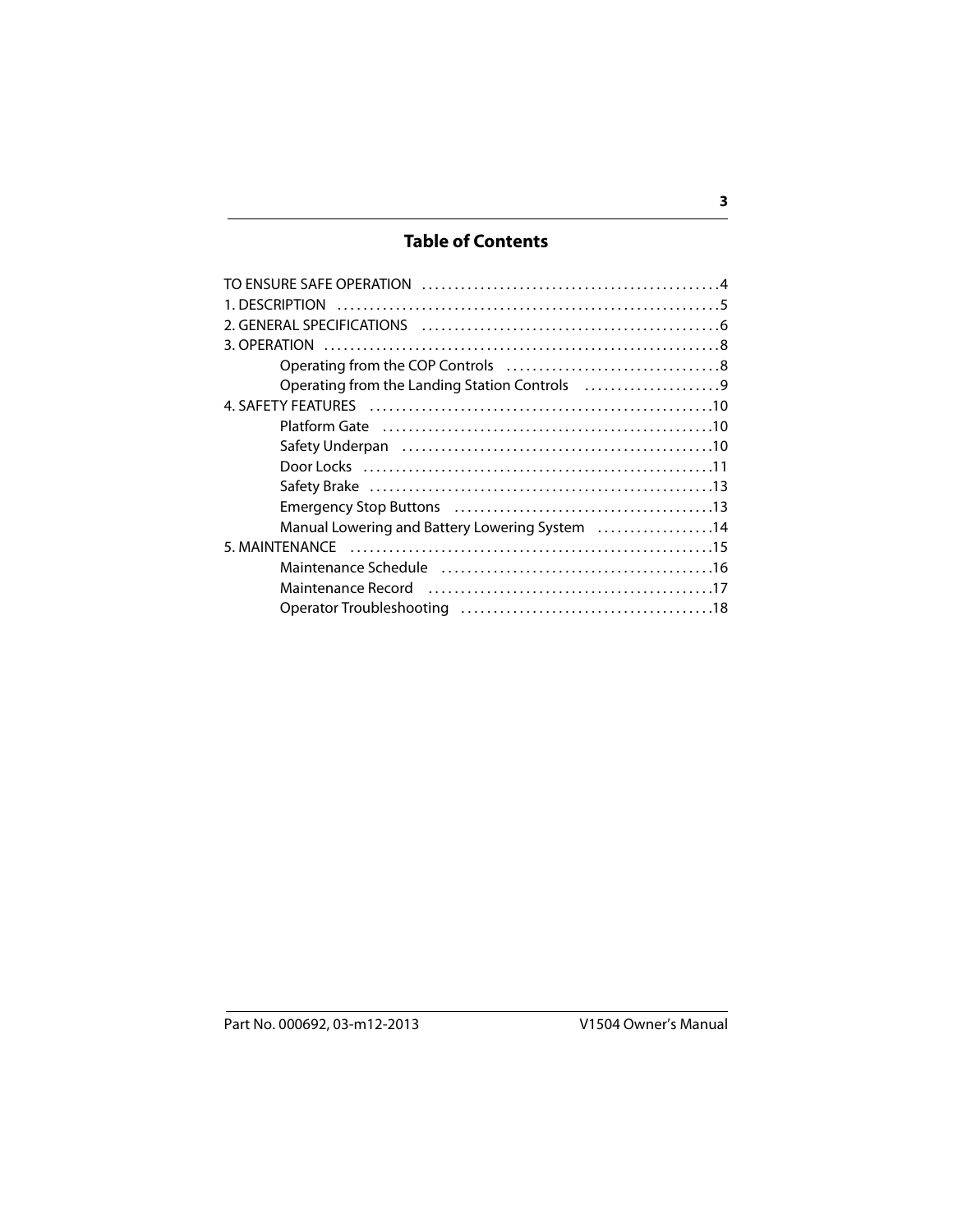#### <span id="page-3-0"></span>**TO ENSURE SAFE OPERATION**

To ensure safe operation of this equipment, pay careful attention to the important notes below.

- Read this manual carefully before using the V1504 Vertical Platform Lift.
- To prevent accidents, adhere strictly to the instructions and keep clear of moving parts at all times.
- Follow instructions on all equipment labels at all times. Replace any damaged labels immediately.
- Ensure that only qualified personnel perform maintenance.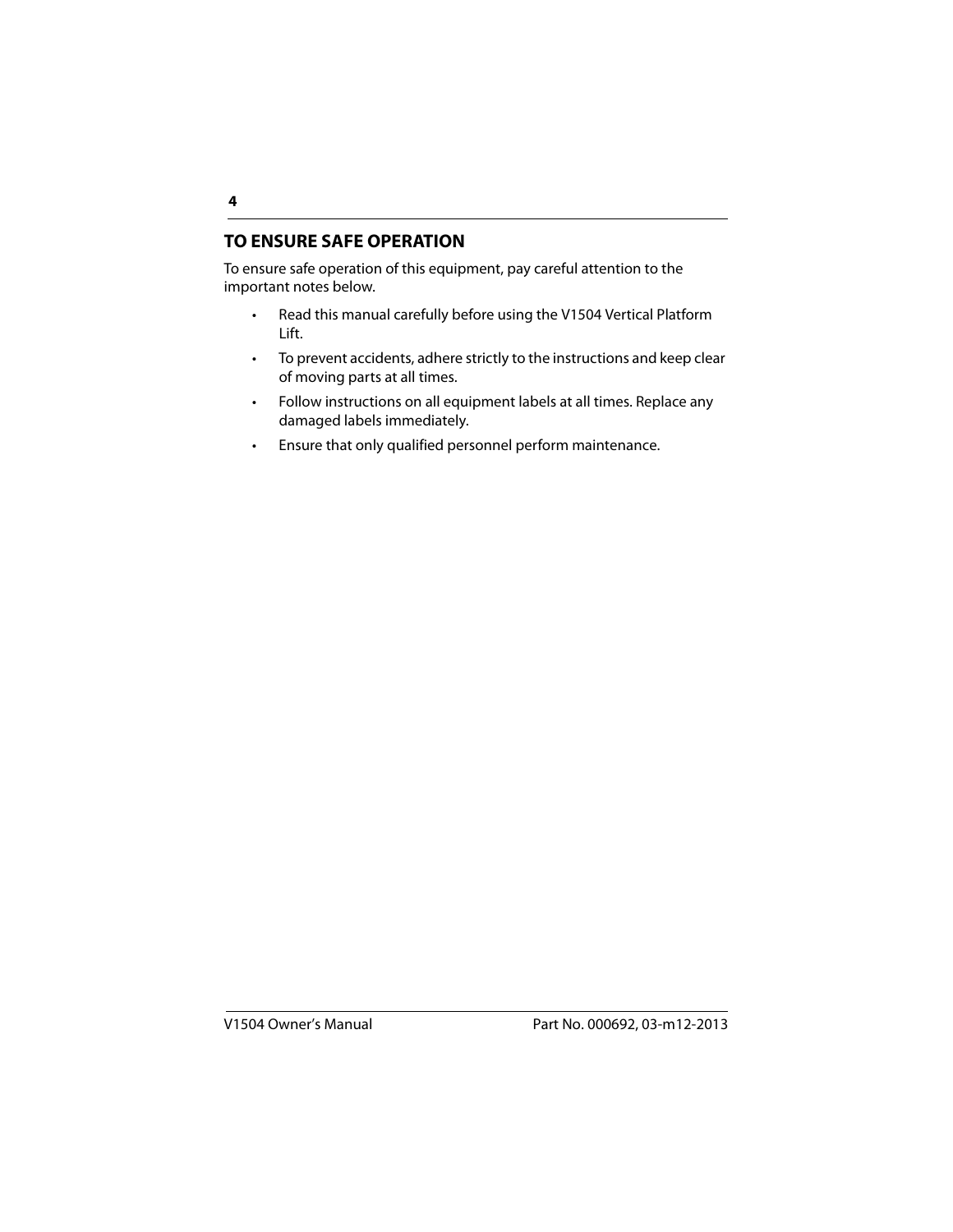#### **1. DESCRIPTION**

Figure 1 shows the exterior components of a V1504 (with a Type 1 cab and without an enclosure).

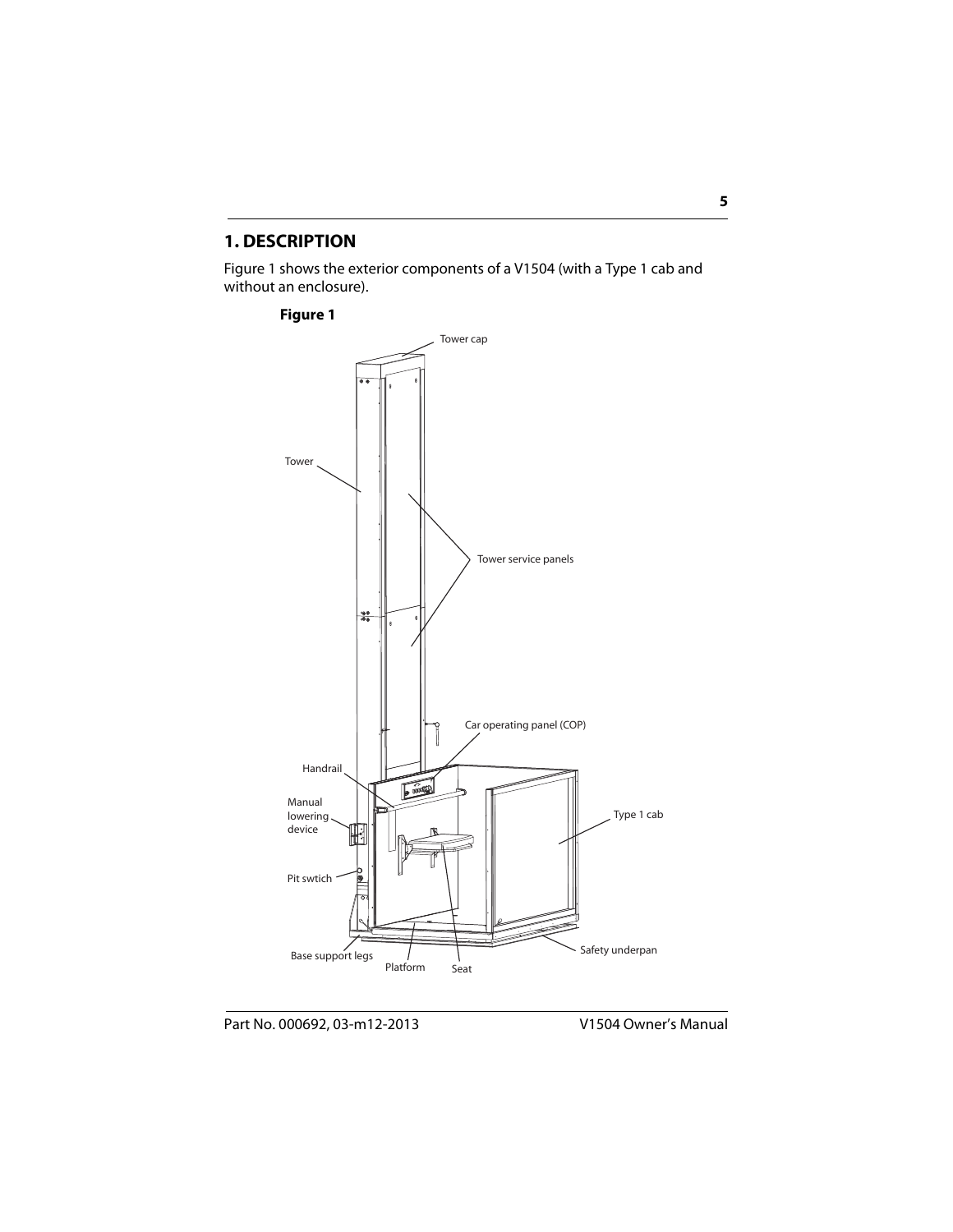#### <span id="page-5-0"></span>**2. GENERAL SPECIFICATIONS**

#### **V1504 Specifications**

| Load capacity         | 750 lb (340 kg)                                                                                                                   |
|-----------------------|-----------------------------------------------------------------------------------------------------------------------------------|
| Maximum travel        | 23 ft (7 m)                                                                                                                       |
| Travel speed          | 20 ft/min (0.1 m/s)                                                                                                               |
| Levels serviced       | 2 (standard), 3, 4                                                                                                                |
| Cab sizes             | 36" x 48" (914 mm x 1219 mm)<br>36" x 54" (914 mm x 1371 mm)<br>36" x 60" (914 mm x 1524 mm)                                      |
| Side guard panels     | 42-1/8" (1070 mm) high side guard panels on<br>platform                                                                           |
| Cab access            | Enter/exit same side (platform Type 1L and 1R)<br>Front/rear access (platform Type 2)<br>90 degree access (platform Type 3 and 4) |
| Power supply          | 120 VAC, 20 A, 60 Hz, single phase                                                                                                |
| Motor/pump            | 110 VAC, 1.5 hp (1.12 kW)<br>Gear type hydraulic pump                                                                             |
| Control system        | Electronic-free relay logic controller                                                                                            |
| Drive system          | 2:1 chain hydraulic drive system                                                                                                  |
| Tower                 | Modular 8 ft (2.4 m) base quide rail assembly<br>Roller guide support                                                             |
| Pit depth requirement | $3''(76.2 \text{ mm})$                                                                                                            |
| Finish                | Beige electrostatic powder coat paint on all steel<br>surfaces and vacuumed formed plastics                                       |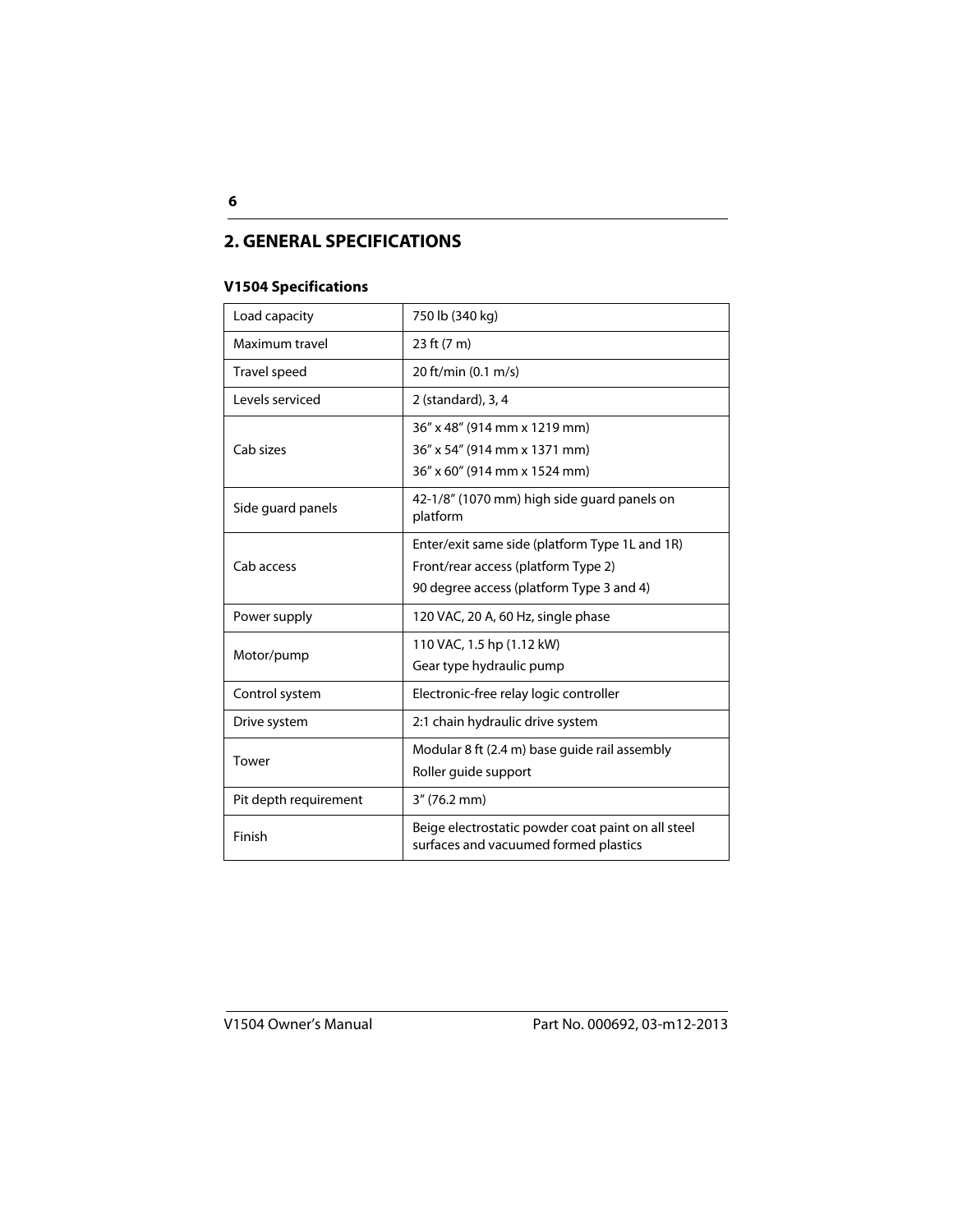#### **V1504 Specifications (continued)**

|                          | 115 VAC operation (115 VAC up direction; 12 VDC<br>battery down direction) |
|--------------------------|----------------------------------------------------------------------------|
|                          | Call/send stations at landings                                             |
|                          | Continuous-pressure type buttons                                           |
|                          | Operating control buttons on platform                                      |
|                          | Automatic battery recharging system (115 VAC)                              |
| <b>Standard features</b> | Remote manual lowering device                                              |
|                          | Low-voltage controls                                                       |
|                          | Limit switches                                                             |
|                          | Handrail                                                                   |
|                          | Non-skid platform surface                                                  |
|                          | No machine room required                                                   |
|                          | Emergency stop button                                                      |
|                          |                                                                            |
|                          | Safety underpan                                                            |
|                          | Platform gate with metal insert and electric strike                        |
|                          | Top landing gate                                                           |
|                          | Upper/lower landing door 80" (2032 mm)                                     |
|                          | Fire-rated, flush-mounted landing entrances                                |
|                          | Folding seat on platform                                                   |
| Options                  | Telephone on platform                                                      |
|                          | Custom color                                                               |
|                          | Fixed access ramp                                                          |
|                          | Public building package                                                    |
|                          | Outdoor package                                                            |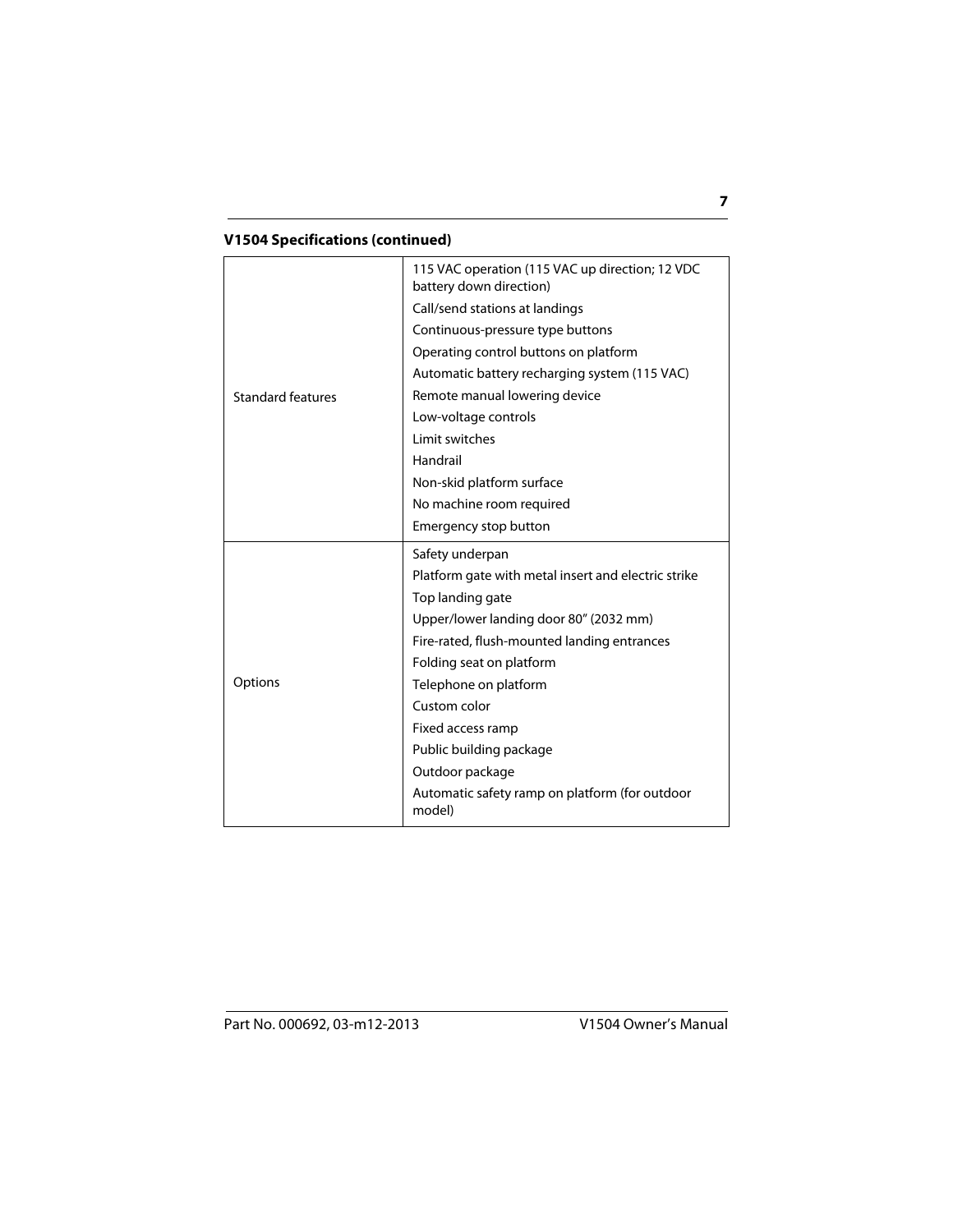#### <span id="page-7-0"></span>**3. OPERATION**

#### <span id="page-7-1"></span>**Operating from the COP Controls**

Figure 2 shows a sample car operating panel (COP) for a four-landing installation.

**Figure 2**



To operate the V1504 from the COP controls:

- **1** Insert the key into the switch (if equipped) and turn it to the ON position to activate the operating buttons.
- **2** Press the appropriate landing button to move the lift to the destination. Note that the V1504 will not move if one of the doors is open.
- **3** When the lift reaches the landing, the door will unlock automatically (for units with mechanical GAL locks). For units with an electric strike, the door will unlock automatically for a few seconds when the lift reaches the landing. If you need to re-open the door after the delay, turn the key (if applicable) to the ON position and press the call button again to unlock the door.
- **4** To prevent unauthorized use of the lift, take the key out when the unit is not in operation.
- **5** Pressing the Emergency Stop button during travel will stop the lift immediately and activate the alarm. The Emergency Stop overrides the landing station controls. Pull the Emergency Stop out to return the lift to normal operation.
- **6** Pressing the Alarm Button during travel will activate the alarm.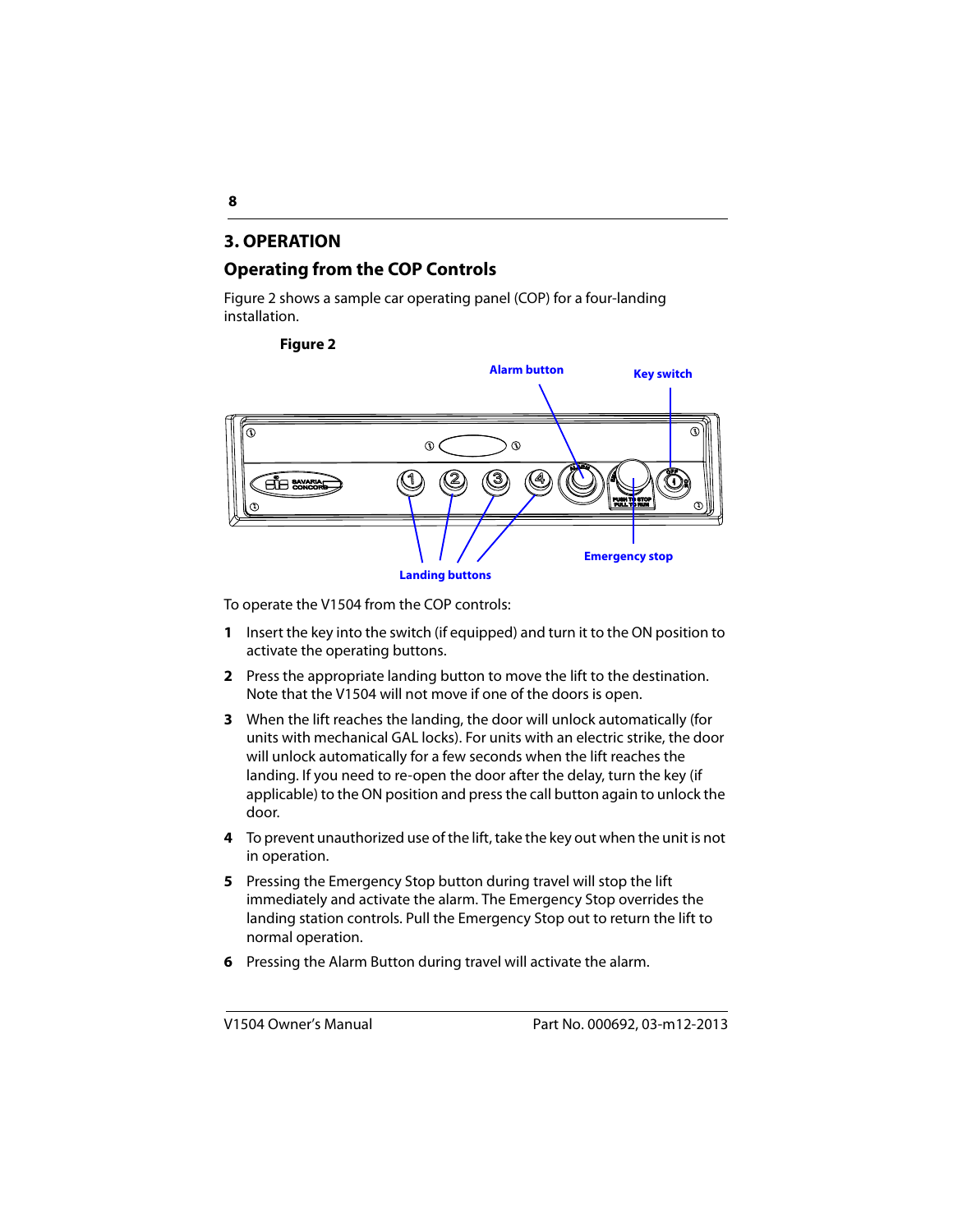#### <span id="page-8-0"></span>**Operating from the Landing Station Controls**

Figure 3 shows the different types of landing stations (hall calls).



**Figure 3**

To operate the V1504 from the landing (call/send) station controls:

- **1** Insert the key into the key switch (if equipped) and turn it to the ON position to activate the operating buttons.
- **2** Press the appropriate button to move the lift in the required direction. Note that the V1504 will not move if one of the doors is open.
- **3** When the lift reaches the landing, the door will unlock automatically (for units with mechanical GAL locks). For units with an electric strike, the door will unlock automatically for a few seconds when the lift reaches the landing. If you need to re-open the door after the delay, turn the key on and press the call button again to unlock the door.
- **4** To prevent unauthorized use of the lift, take the key out when the unit is not in operation.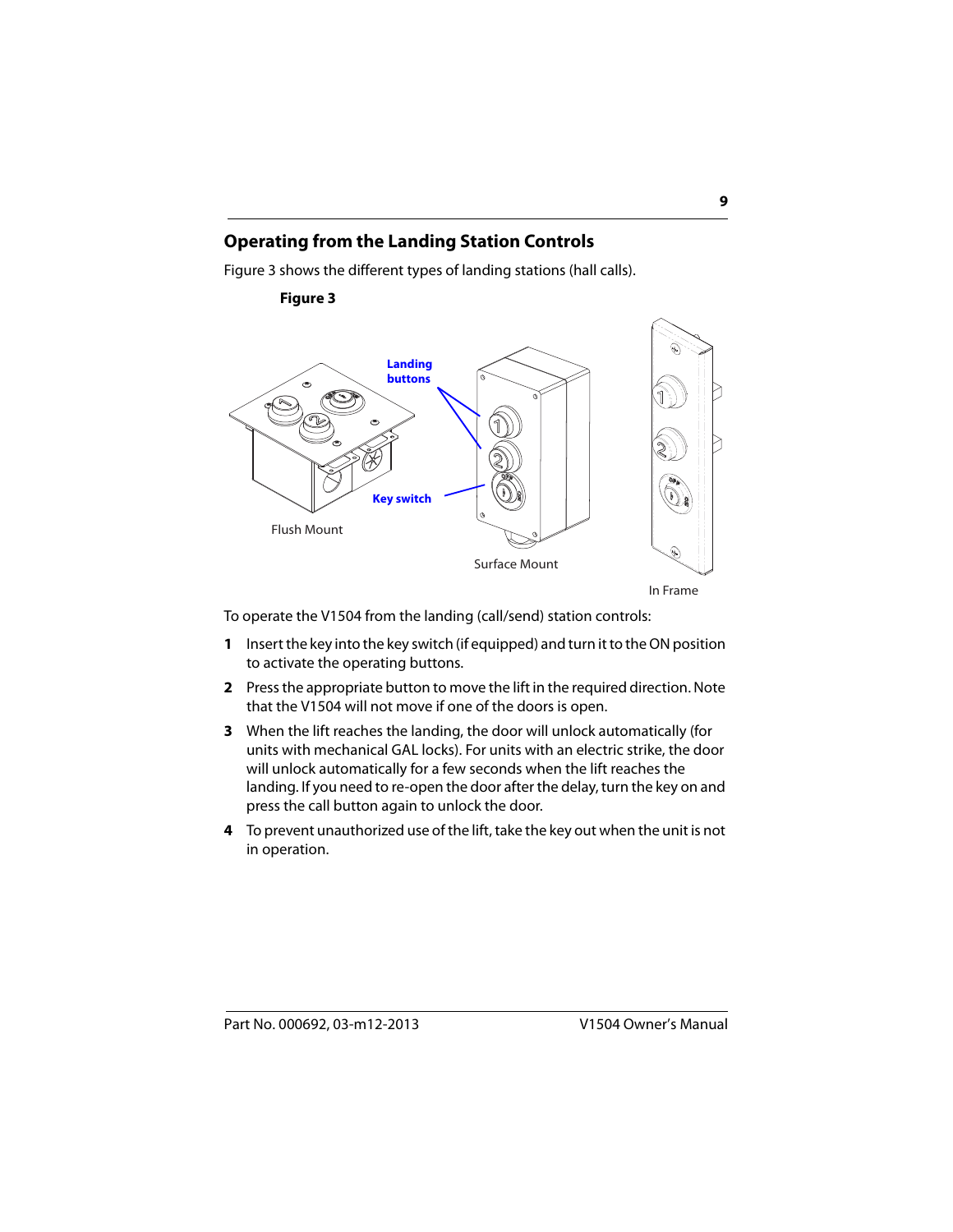#### <span id="page-9-1"></span>**4. SAFETY FEATURES**

#### <span id="page-9-2"></span>**Platform Gate**

The platform gate (shown in Figure 4) prevents the passenger from falling off. This safety feature is optional for residential use and required for public applications.

#### **Figure 4**



#### <span id="page-9-0"></span>**Safety Underpan**

The safety underpan (shown in Figure 5) is located under the platform. The underpan has sensors that detect any obstacles and stop the downward travel of the lift.



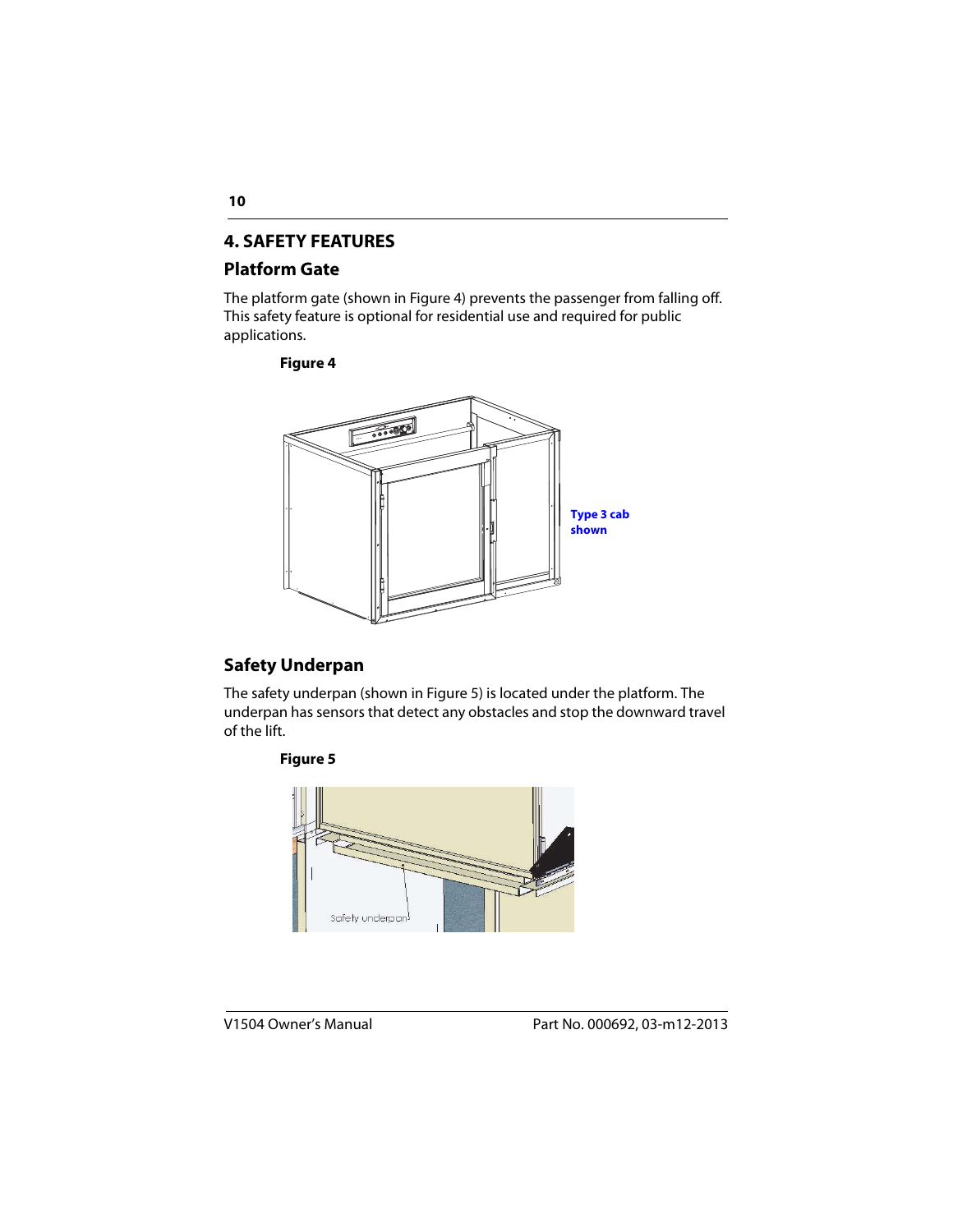#### <span id="page-10-0"></span>**Door Locks**

The door lock keeps the door locked when the platform is moving and not at a landing.

- WR-500 lock
- GAL lock
- Electric strike



Keys are for emergency use only and should always be kept in a safe place for use by trained personnel only.

#### **Emergency Door Opening**

For units with a **WR-500 lock**, the door can be opened manually using the emergency key provided (Figure 6).

Insert the key into the lock and turn it a half turn clockwise to unlock the door. Pull the door open and then turn the key a half turn counter-clockwise to remove it from the lock.

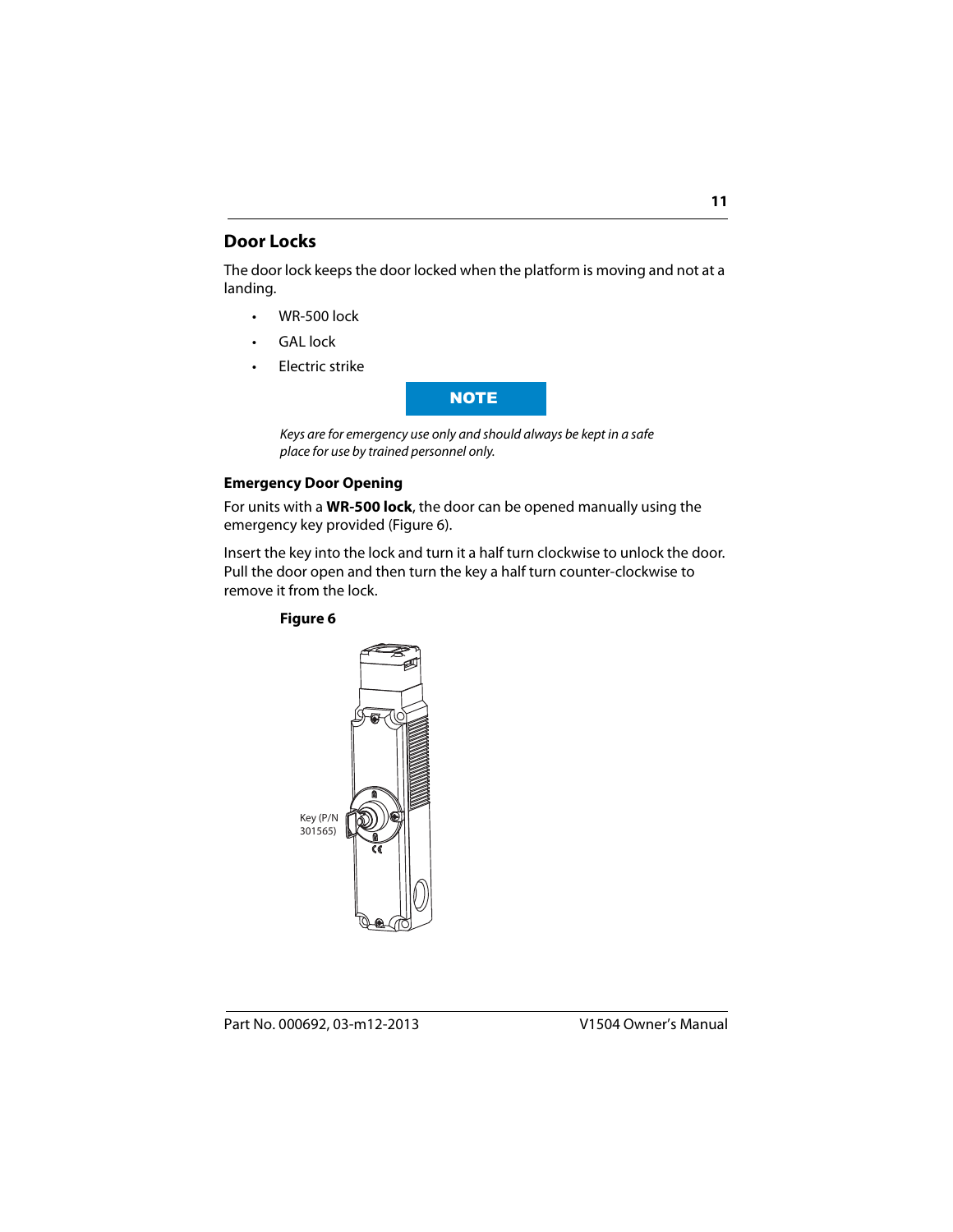For units with a **strike** on the door, the door can be opened manually using a 1/4" Allen key inserted through the hole in the front of the door (Figure 7).

#### **Figure 7**



For units with a **GAL lock**, the door can be opened manually using a special key inserted into the round pin on the front of the lock (Figure 8).

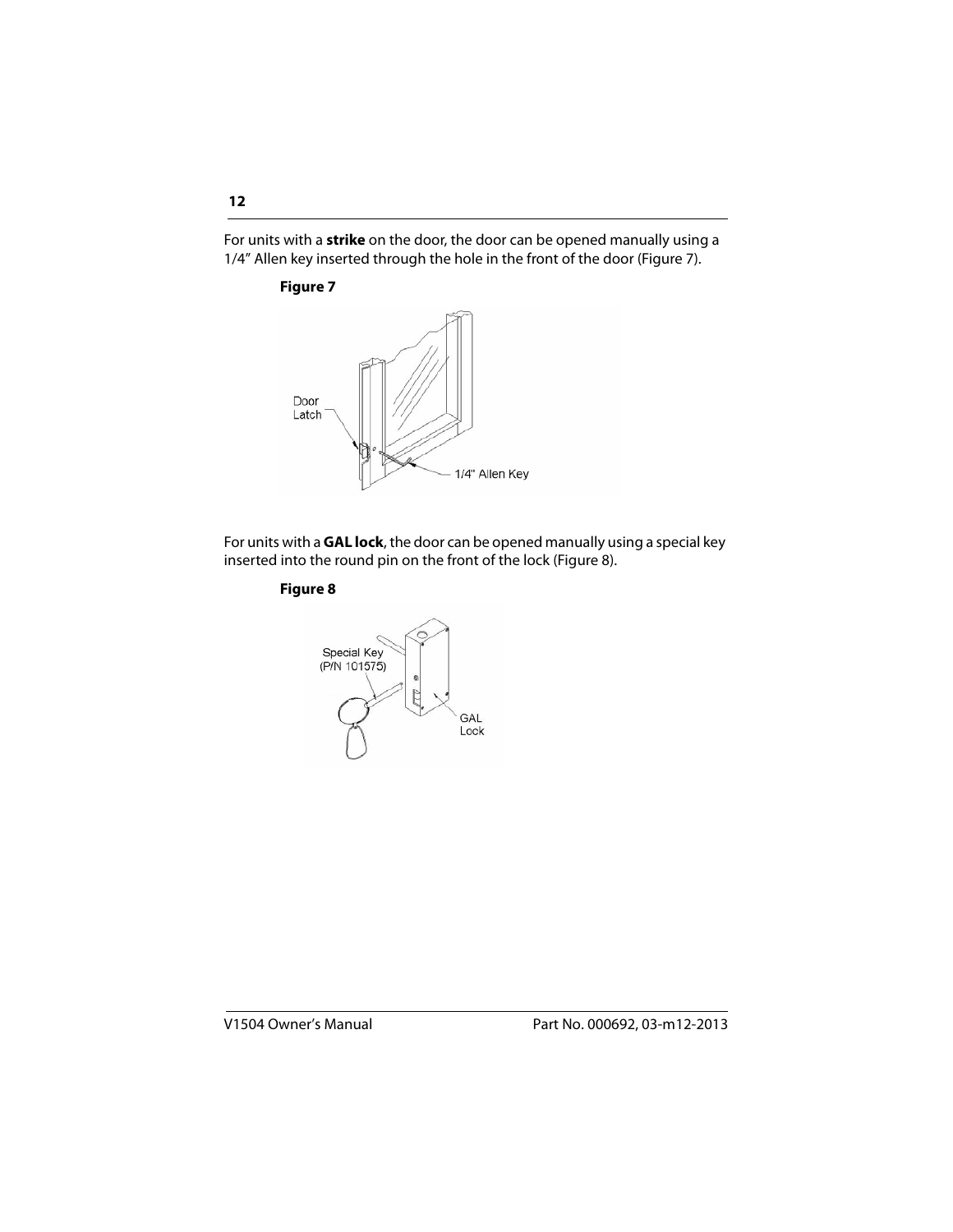#### **Safety Brake**

The safety brake stops the platform in the event of chain failure.

When the platform is in operation, the chain tension keeps the brake mechanism up (Figure 9) so that the brake's cam doesn't interfere with the tower track.

If a chain failure occurs, the brake mechanism comes down (Figure 9) and the brake cam stops the platform.

#### **Figure 9**

Safety brake in operating position Safety brake in down position Safety brake mechanism Brake cam Safety brake mechanism Tower track Right roller guide shoe

#### <span id="page-12-0"></span>**Emergency Stop Buttons**

Pressing one of the red Emergency Stop buttons during travel will stop the lift immediately and activate the alarm. The Emergency Stop overrides the landing (call/send) stations. Pull the Emergency Stop out to return the lift to normal operation.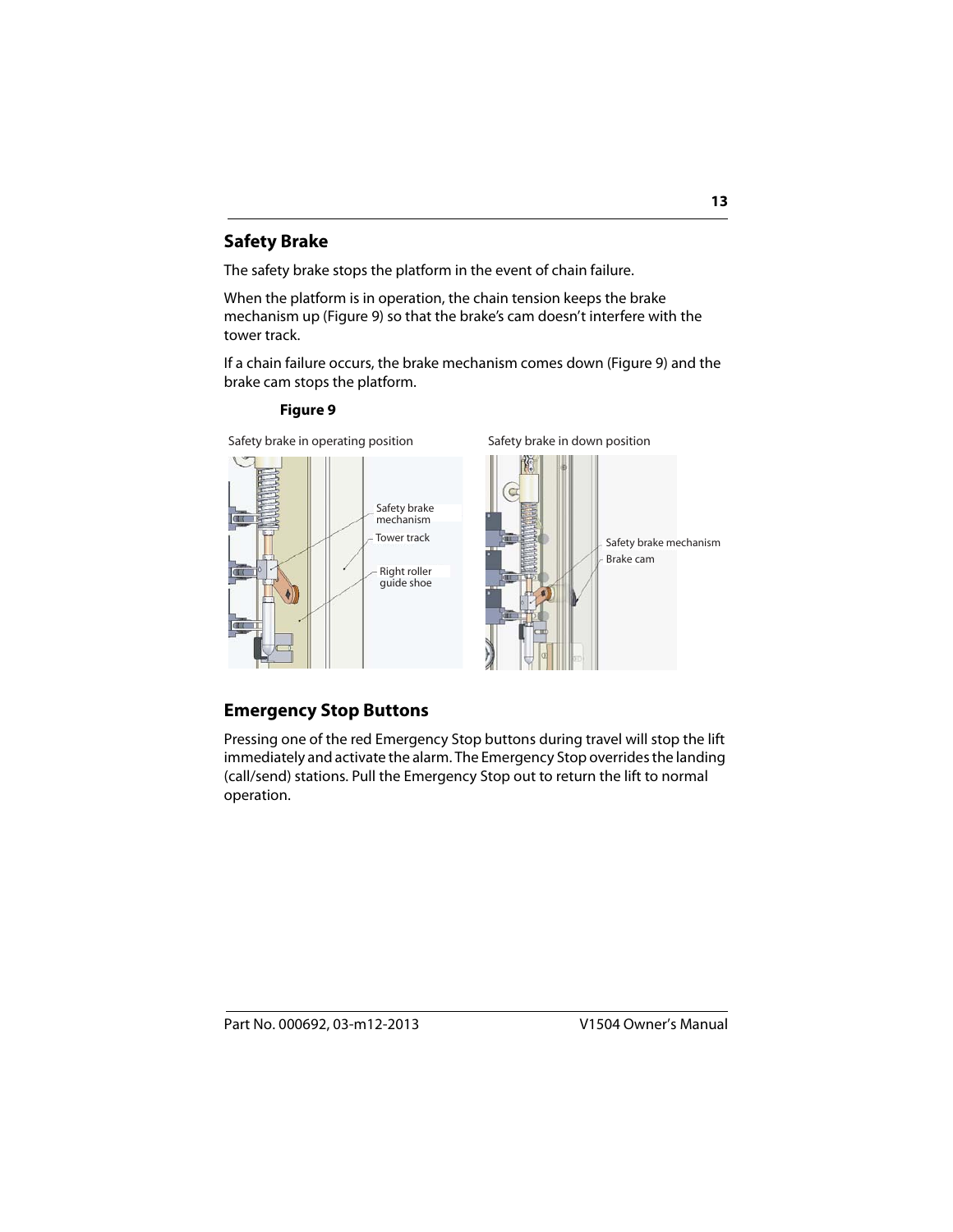#### <span id="page-13-0"></span>**Manual Lowering and Battery Lowering System**

If a power failure occurs, a battery lowering system will bring the lift to the bottom level. If the battery fails while operating, there is also a manual lowering device that will bring the lift to the lower level.

For units with a 120 VAC pump, the manual lowering box (Figure 10) is located on the side of the V1504. When you pull on the steel cable located inside the manual lowering box, the platform descends to ground level.

#### **Figure 10**



This mechanism is for emergency use only.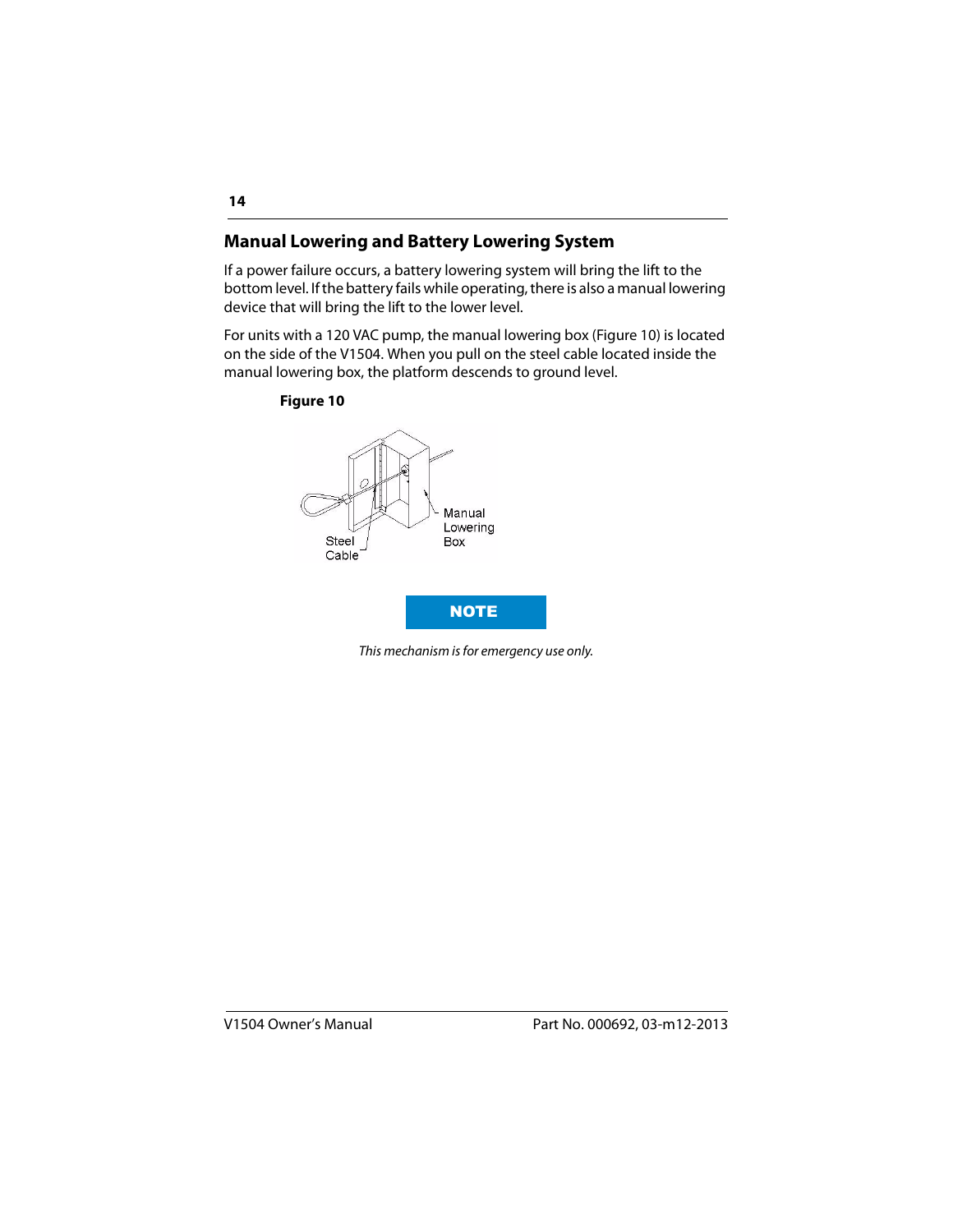#### <span id="page-14-0"></span>**5. MAINTENANCE**

#### **NOTE**

The owner can perform the 2-month inspections, but the 6-month inspections **must** be performed by a Qualified Technician. Contact your Authorized Dealer.

Units installed in adverse environments will require additional maintenance on a monthly basis.



Always use the shoring pins when working under the lift. For lower travel heights, insert the pins into the lower holes (at 600 mm).

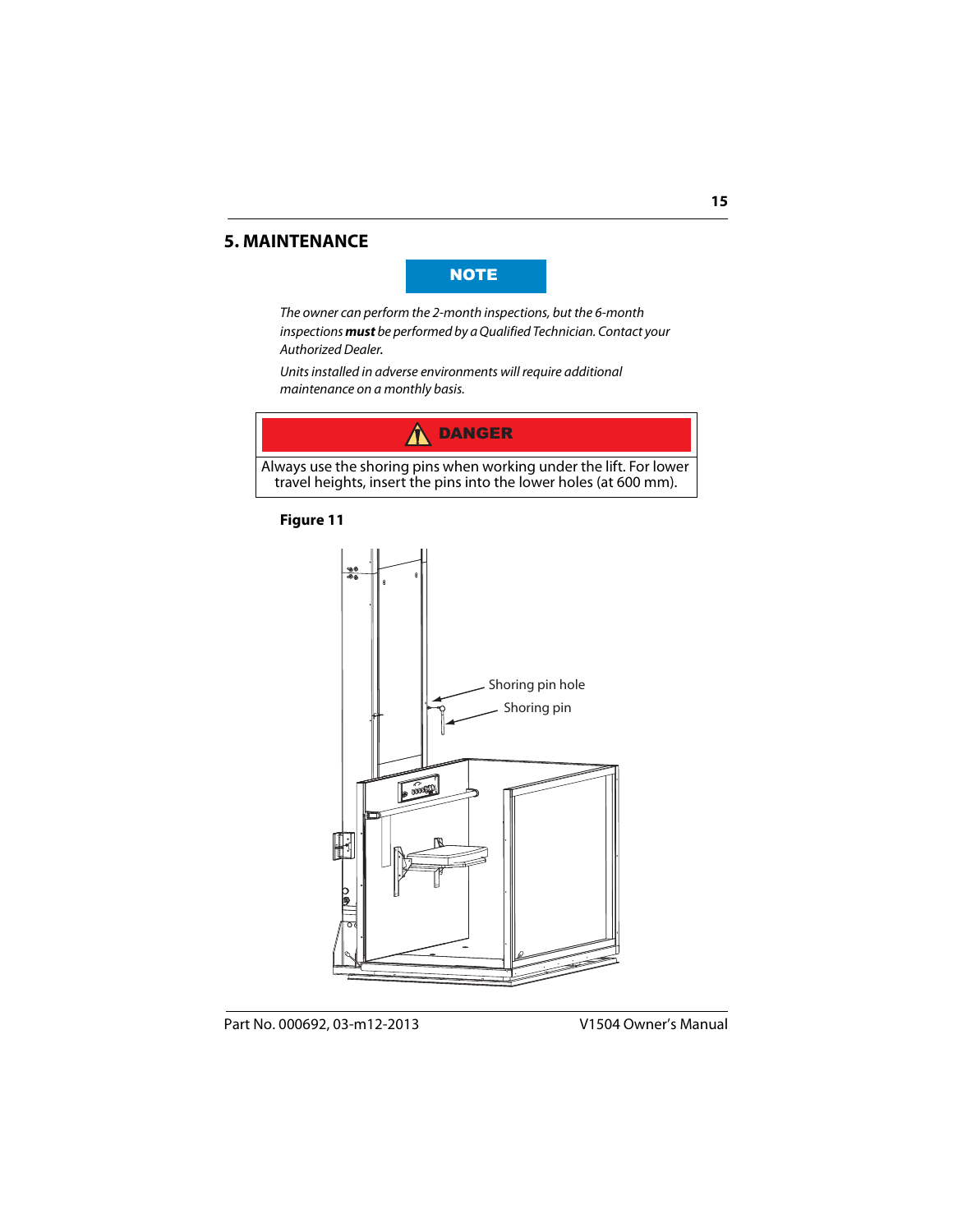#### **Maintenance Schedule**

| <b>Verification by owner</b>                                                                                                                                                                                                                                                                                                                                                                                                                                                                                                                                      | <b>Frequency</b> |
|-------------------------------------------------------------------------------------------------------------------------------------------------------------------------------------------------------------------------------------------------------------------------------------------------------------------------------------------------------------------------------------------------------------------------------------------------------------------------------------------------------------------------------------------------------------------|------------------|
| For units with a door strike, the lift should not move if any<br>door is not closed and locked.                                                                                                                                                                                                                                                                                                                                                                                                                                                                   | Every 2 months   |
| For units with a GAL lock, the lift should not move if any door<br>is not closed.<br>The lift should not move beyond the door zone (usually less<br>than four inches away from the landing in either direction) if<br>the door is not locked.                                                                                                                                                                                                                                                                                                                     | Every 2 months   |
| Verify the underpan is working.<br>Be sure to insert the shoring pins.                                                                                                                                                                                                                                                                                                                                                                                                                                                                                            | Every 2 months   |
| <b>Verification by technician ONLY</b>                                                                                                                                                                                                                                                                                                                                                                                                                                                                                                                            | <b>Frequency</b> |
| Check the suspension system:<br>Chains<br>Connecting links<br>$\bullet$<br>Chain pulleys and shafts<br>$\bullet$<br>Parts holding the chains on the roller supports<br>$\bullet$<br>Chain tensioners on the rail (they should be tight)<br>$\bullet$<br>Cylinder head (cotter pins, cracks, welds)<br>Up relays - if you have two up relays (solenoids or<br>$\bullet$<br>contactors), make sure one of them is not stuck in the<br>activated position. Use a multimeter to verify that every<br>N.O. contact is open when the relays are not being<br>activated. | Every 6 months   |
| Check the safety brake.                                                                                                                                                                                                                                                                                                                                                                                                                                                                                                                                           | Every 6 months   |
| Check for oil leaks.                                                                                                                                                                                                                                                                                                                                                                                                                                                                                                                                              | Every 6 months   |
| Check the rollers.                                                                                                                                                                                                                                                                                                                                                                                                                                                                                                                                                | Every 6 months   |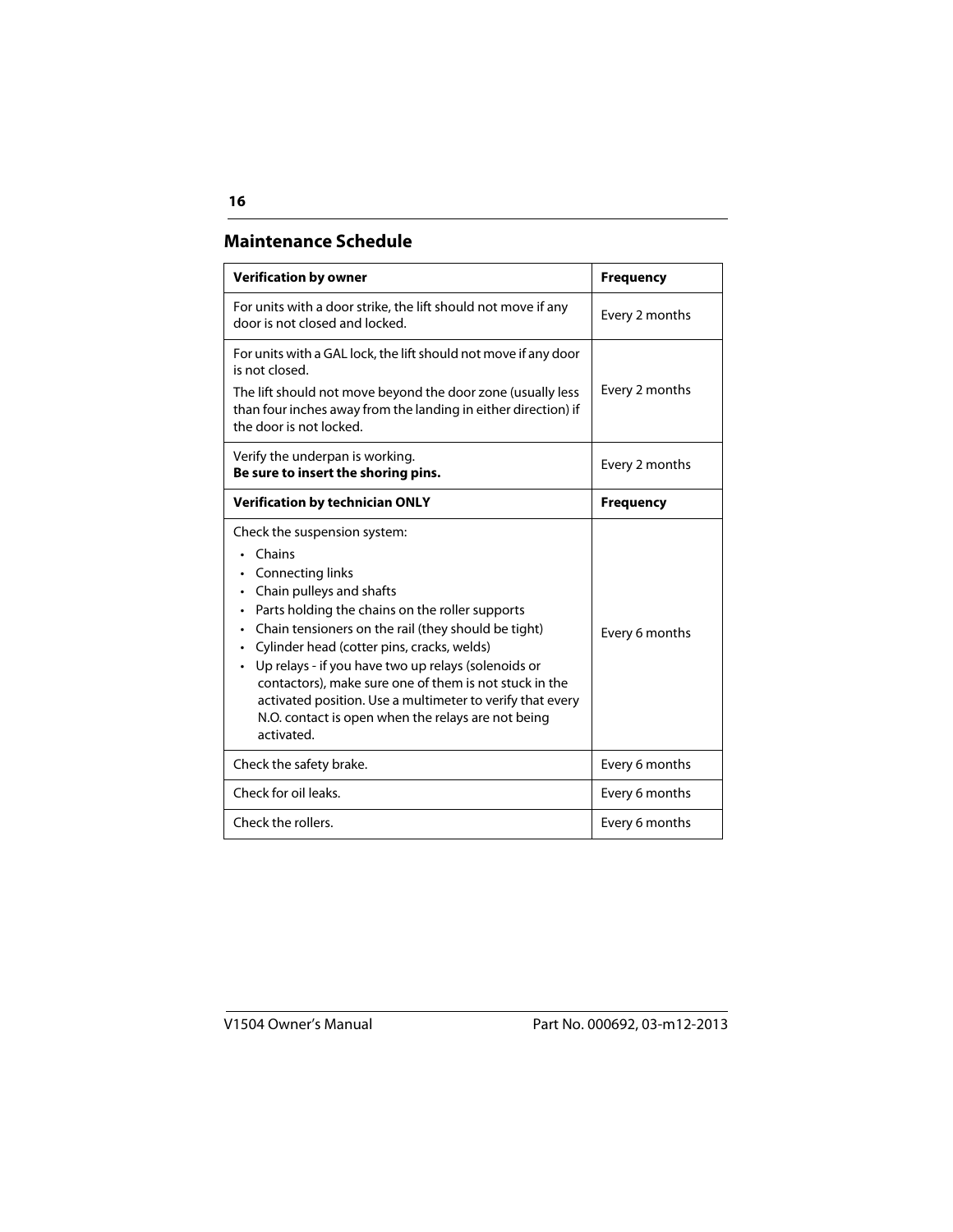#### <span id="page-16-0"></span>**Maintenance Record**

| <b>Date</b> | <b>Time</b> | <b>Reason for Call</b> | <b>Comments</b> | <b>Dealer</b> |
|-------------|-------------|------------------------|-----------------|---------------|
|             |             |                        |                 |               |
|             |             |                        |                 |               |
|             |             |                        |                 |               |
|             |             |                        |                 |               |
|             |             |                        |                 |               |
|             |             |                        |                 |               |
|             |             |                        |                 |               |
|             |             |                        |                 |               |
|             |             |                        |                 |               |
|             |             |                        |                 |               |
|             |             |                        |                 |               |
|             |             |                        |                 |               |
|             |             |                        |                 |               |
|             |             |                        |                 |               |
|             |             |                        |                 |               |
|             |             |                        |                 |               |
|             |             |                        |                 |               |
|             |             |                        |                 |               |
|             |             |                        |                 |               |
|             |             |                        |                 |               |
|             |             |                        |                 |               |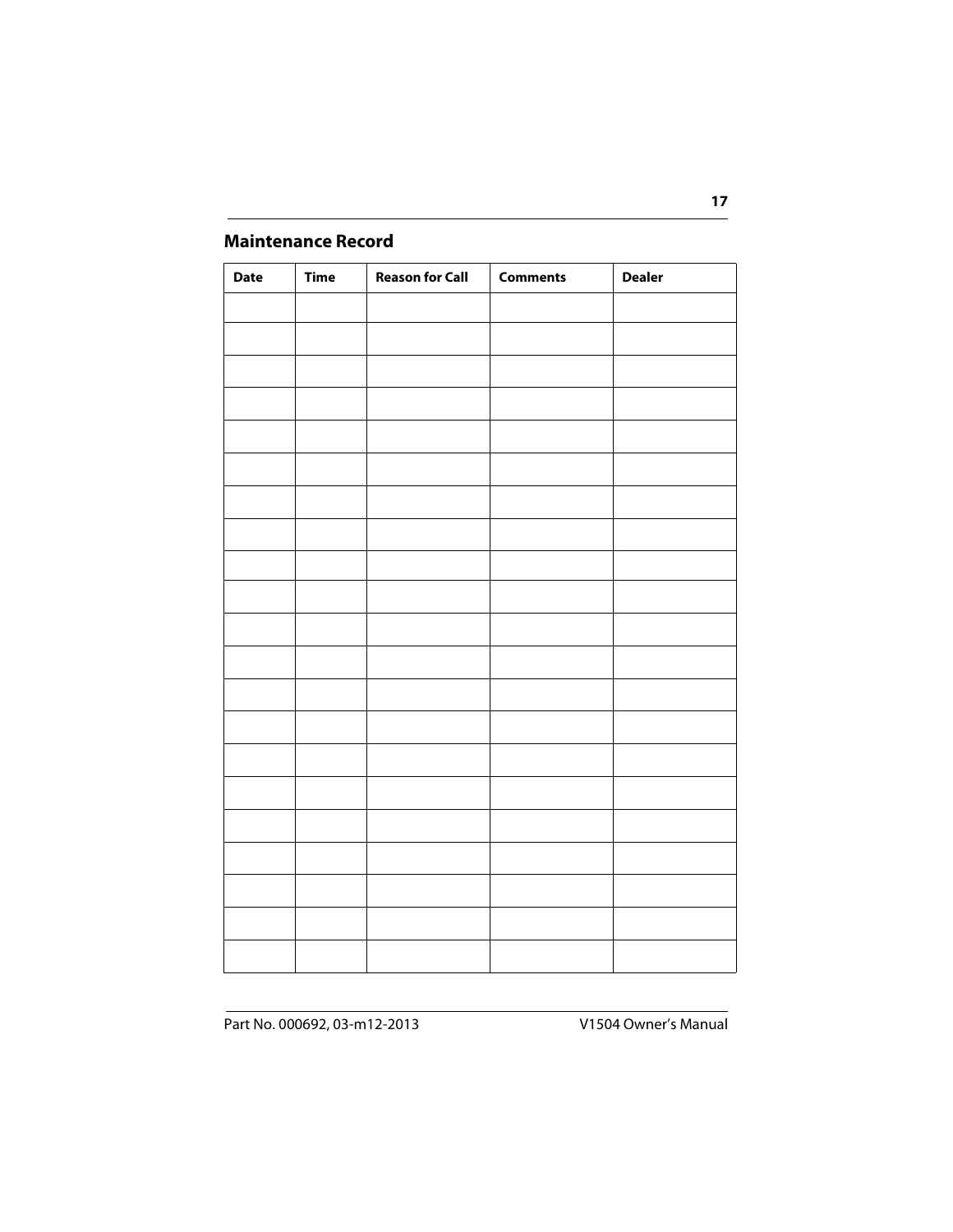#### <span id="page-17-0"></span>**Operator Troubleshooting**

The following table lists potential problems and their possible solutions.

If the problem persists, contact your Authorized Dealer.

| <b>Potential Problem</b>                   | <b>Possible Solution</b>                                                                                                                                                                                                                                                      |
|--------------------------------------------|-------------------------------------------------------------------------------------------------------------------------------------------------------------------------------------------------------------------------------------------------------------------------------|
| Platform goes up but does not<br>come down | Check the underpan sensor. Pull down on the<br>underpan to ensure the pan is not stuck in the<br>activated position.                                                                                                                                                          |
| Platform comes down but does<br>not go up  | Check the power supply (breaker, cord, battery,<br>etc.).                                                                                                                                                                                                                     |
| Platform does not move                     | Check that the key is ON (if applicable).<br>Check that the doors are closed.<br>Check to see if the Emergency Stop is pushed in;<br>it should be pulled out for normal operation.<br>If the platform is at the top landing, check the<br>underpan sensor as described above. |